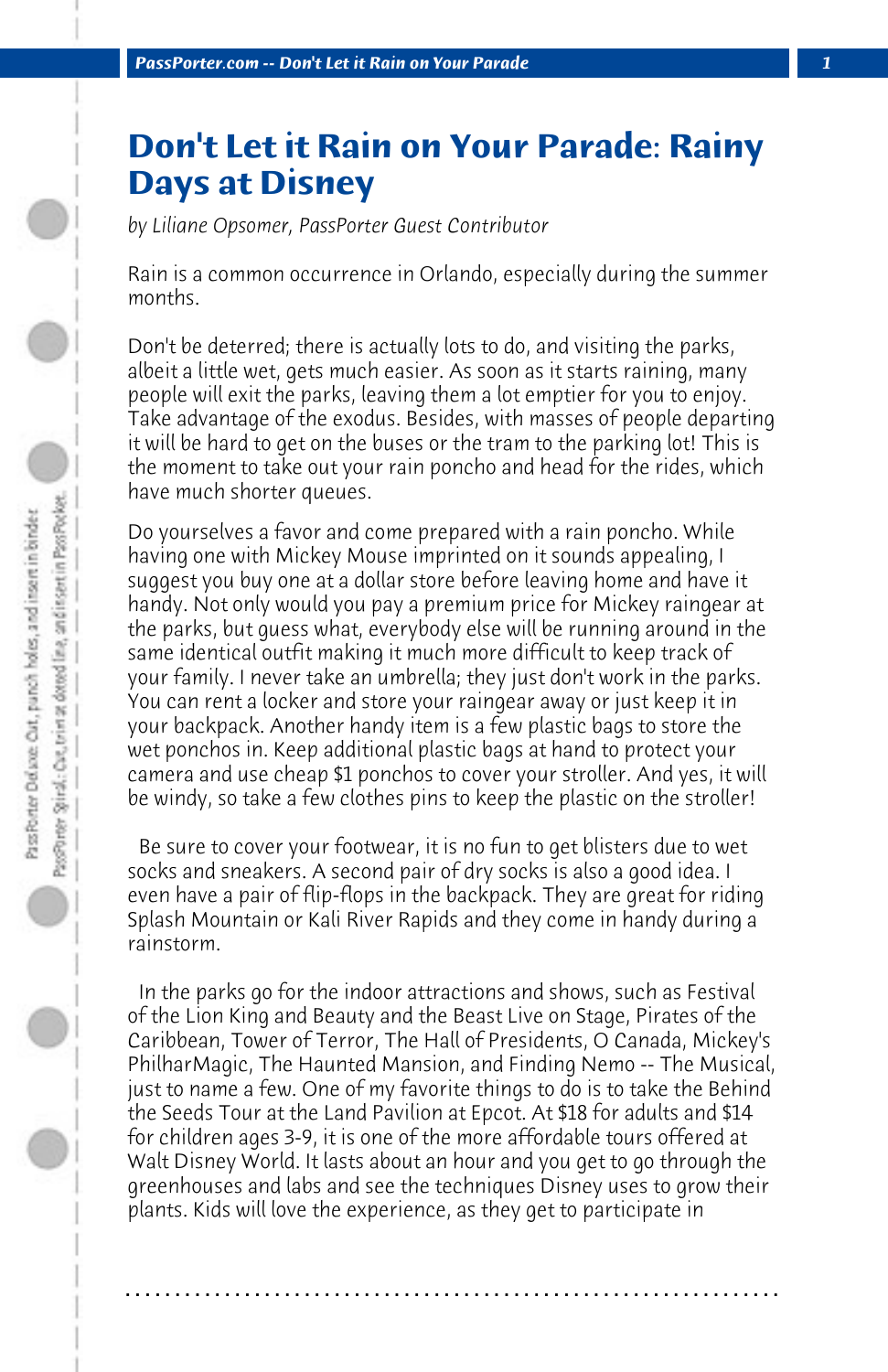*PassPorter.com -- Don't Let it Rain on Your Parade (continued) 2*

activities along the way. Keep in mind that some outdoor attractions such [as Test Track an](https://disneyworld.disney.go.com/resorts/grand-floridian-resort-and-spa/)d Big Thunder Mountain Railroad will be closed for safety reasons during a rainstorm.

The Magic Kingdom is connected to three fabulous Disney resort properties by monorail. Go and explore the Contemporary Resort, where the monorail actually passes through the hotel. You may want to see if Chef Mickey $\&\#39$ ; has availability and enjoy a character meal. If it is late in the day, don't assume that the fireworks are canceled. If you want to play it safe, stay at the Contemporary and view the fireworks from their rain-protected viewing area. Head to the Polynesian Resort and explore this great hotel. The lobby alone is worth a visit, where a cast member makes leis and is always willing to share stories and knowledge. If you are ready for a drink, the Tambu Lounge on the second floor of the Great Ceremonial House is my all time favorite. You can sit at the bar, or in the adjoining lounge where there are enough electrical outlets to recharge your phone!

The Grand Floridian is just a skip and a monorail stop a[way. This](http://www.splitsvillelanes.com) elegant Victorian resort is said to be modeled after the Del Coronado Hotel in California, and will take your breath away. Think palm trees, a grand piano pro[viding live music, and an](http://www.amctheatres.com/movie-theatres/amc-downtown-disney-24-with-dine-in-theatres) open-cage elevator transporting guests to the second floor sh[ops and resta](https://disneyworld.disney.go.com/entertainment/downtown-disney/disney-quest-indoor-interactive-theme-park/)urants. The Grand Floridian is also home to 1900 Park Fare, the restaurant where the Supercalifragilistic Character Breakfast takes place. Guests enjoy a buffet breakfast in the presence of Mary Poppins, Alice in in Wonderland, The Mad Hatter, Eeyore, Tigger, and Winnie the Pooh. At dinner the restaurant hosts Cinderella's Happ[ily Ever After Dinner. A](https://disneyworld.disney.go.com/resorts/animal-kingdom-lodge/)nd [while everybody](https://disneyworld.disney.go.com/resorts/animal-kingdom-lodge/) rejoices to meet the princess and her beau, it is Lady Tremaine and her evil daughters who steal the show.

 So what else is there to do? Of course there is always shopping, but you will not be the only one who has this grand idea. If you decide on visiting Downtown Disney and you have younger children in your party, head for the Lego Store. Your kids can spend lots of time playing there without you even making a purchase. The newly opened Splitsville bowling alley boosts 30 lanes, offers two kitchens including a sushi bar, billiard tables, and live entertainment. And wouldn't it be a great day for the movies? The Downtown Disney AMC has a wide array of latest flicks for you to enjoy and there is always DisneyQuest with games galore.

 For parents with young children, a rainy day might be a good day to sign up the kids for any of the children's programs available. On property you have Simba's Cubhouse at Disney's Animal Kingdom Lodge, Never Land Club at Disney's Polynesian Resort,

**. . . . . . . . . . . . . . . . . . . . . . . . . . . . . . . . . . . . . . . . . . . . . . . . . . . . . . . . . . . . . . . . . .**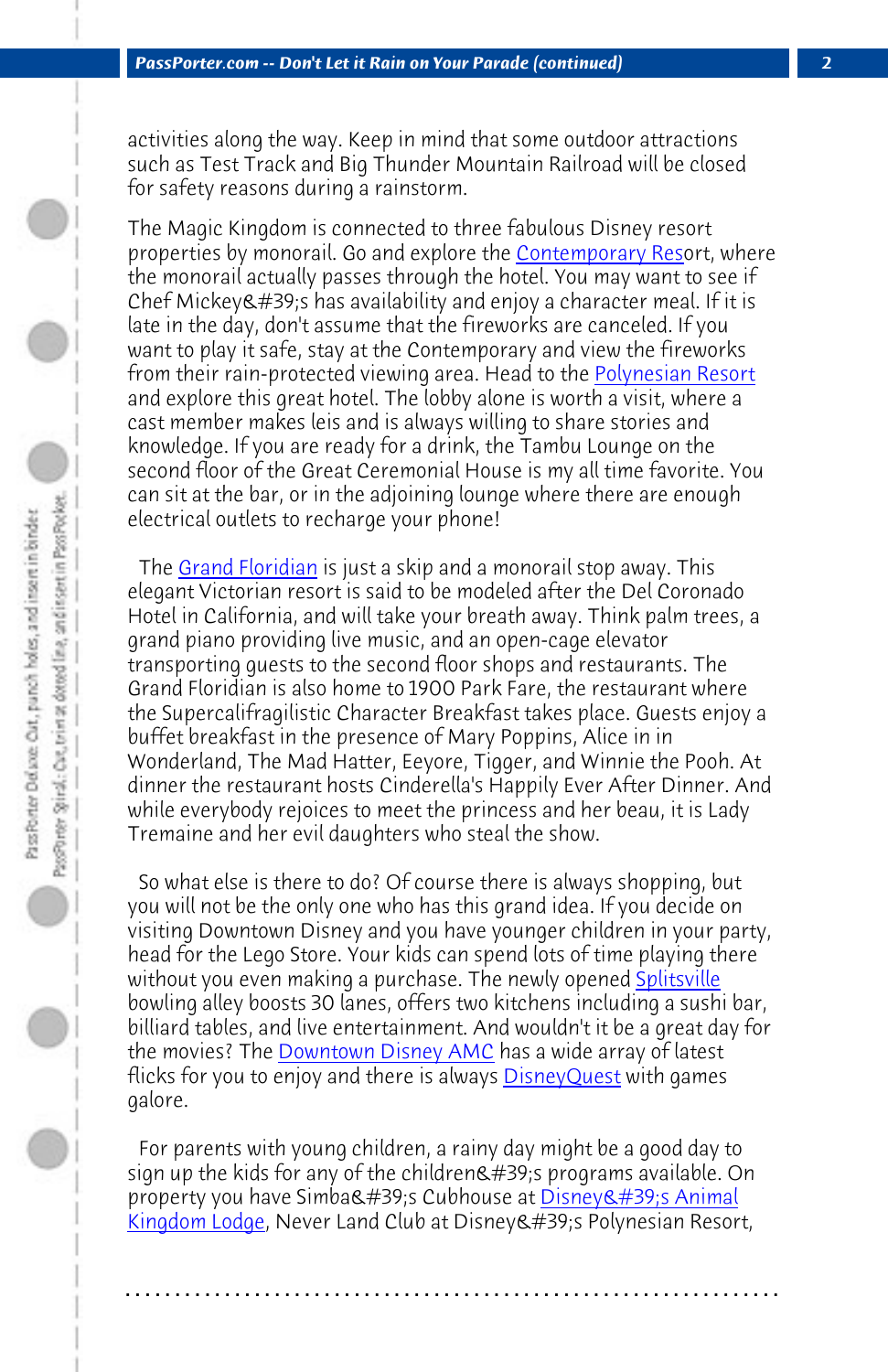*PassPorter.com -- Don't Let it Rain on Your Parade (continued) 3*

Cub's Den at Disney's Wilderness Lodge, Sandcastle Club at Disney's Beach Club Resort and Camp Dolphin at Walt Disney World Dolphin Hotel. And while the kids are having fun you can relax at the hotel with a good meal, a book, or why not try out the spa?

 If you wanted to treat your little Princess to a makeover, this is the perfect day for a visit to Bibbidi Bobbidi Boutique. By the time the Fairy Godmother in Training is done with her work, the sun should be out again. If not, don't forget an umbrella to protect the new look! Please don't waste a park ticket on this; there is no reason to have the [makeover done inside the Magic Kingdom. There is a lovely boutique](https://disneyworld.disney.go.com/resorts/animal-kingdom-lodge/) right in Downtown Disney. For reservations call 407-WDW-STYLE (407-939-7895).

 [In the mood for a show? The Hoop-Dee-Doo Musical Revue, a](https://disneyworld.disney.go.com/resorts/polynesian-resort) popular family-style dinner show at Disney's Fort Wilderness Resort and [Campground, might just be right for you. Contact 407-WDW-DINE to](https://disneyworld.disney.go.com/resorts/wilderness-lodge-resort/) make reservations. Prior to your show, weather permitting, take the boat over to Wilderness Lodge and explore this turn-of-the-century [National Park lodge-inspired property.](https://disneyworld.disney.go.com/resorts/beach-club-resort/)

 Last but not least, just relax at the ho[tel, play a board game, watch T](http://www.swandolphin.com)V, and rest. Tomorrow will be another day at the parks.

## [Rainy Day Links:](http://www.amctheatres.com/movie-theatres/amc-downtown-disney-24-with-dine-in-theatres)

 [\\* Animal Kingdom Lodg](http://www.amctheatres.com/movie-theatres/amc-downtown-disney-24-with-dine-in-theatres)e:

https://disneyworld.disney.go.com/resorts/animal-kingdom-lodge/

 \* Polynesian Resort: https://disneyworld.disney.go.com/resorts/polynesian-resort/

 \* Fort Wilderness Lodge: https://disneyworld.disney.go.com/resorts/wilderness-lodge-resort/

 \* Disney's Beach Club Resort: https://disneyworld.disney.go.com/resorts/beach-club-resort/

\* Walt Disney World Dolphin Resort: http://www.swandolphin.com

#### \* AMC Downtown Disney:

http://www.amctheatres.com/movie-theatres/amc-downtown-disney-24-with-dine-in-theatres

**. . . . . . . . . . . . . . . . . . . . . . . . . . . . . . . . . . . . . . . . . . . . . . . . . . . . . . . . . . . . . . . . . .**

\* DisneyQuest:

L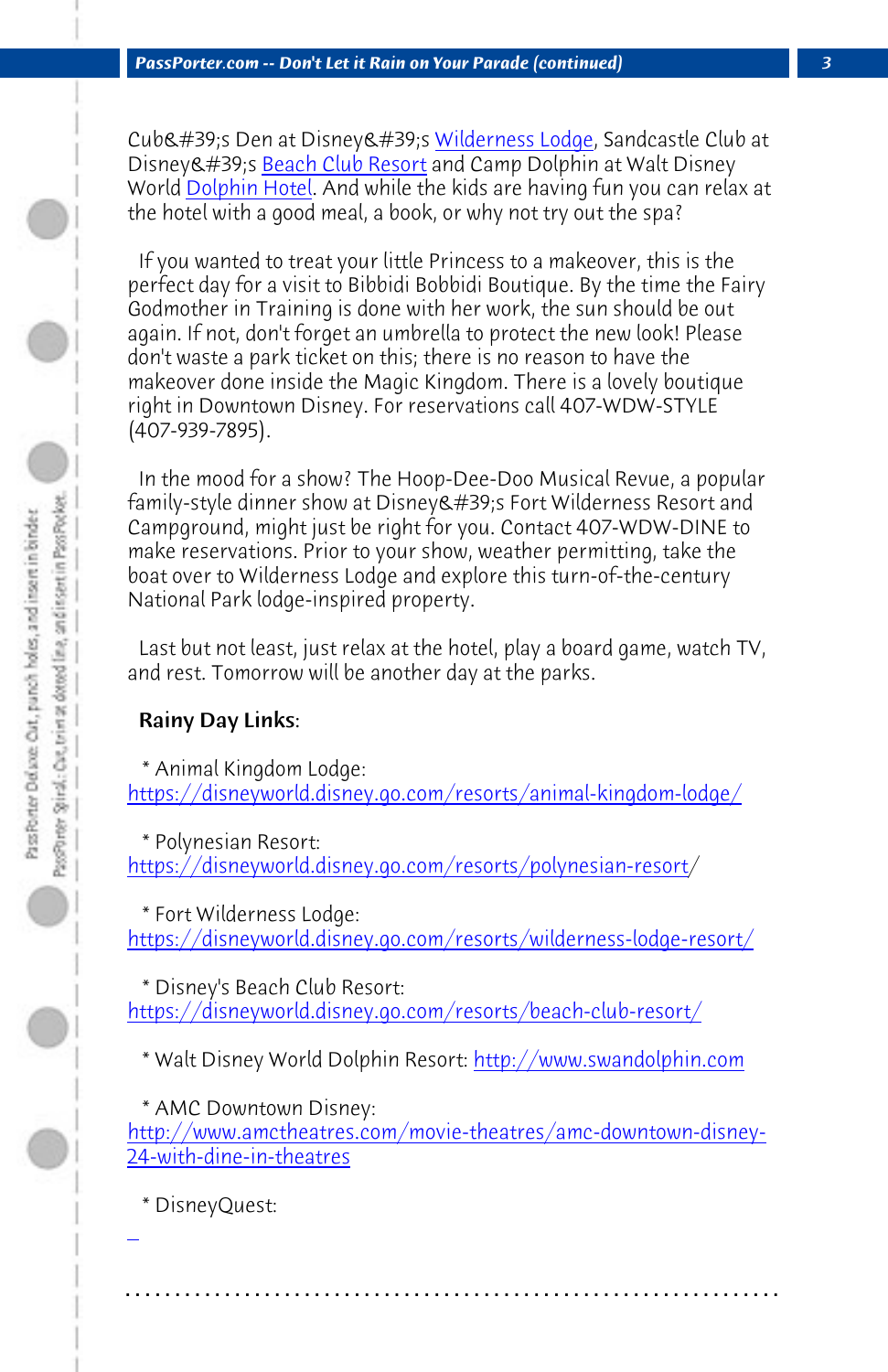# *[PassPorter.com -- Don't Let it Rain on Your Parade \(continued\)](https://disneyworld.disney.go.com/dining/grand-floridian-resort-and-spa/1900-park-fare/) 4*

# [\\* Splitsville:ttp://www.splitsvillelanes.com](https://disneyworld.disney.go.com/events-tours/downtown-disney/bibbidi-bobbidi-boutique-downtown/)

#### [\\* Contemporary Resort:](https://disneyworld.disney.go.com/events-tours/downtown-disney/bibbidi-bobbidi-boutique-downtown/)

https://disneyworld.disney.go.com/resorts/contemporary-resort/

## [\\* Polynesian Resort:](https://disneyworld.disney.go.com/dining/cabins-at-fort-wilderness-resort/hoop-dee-doo-musical-revue/)

https://disneyworld.disney.go.com/resorts/polynesian-resort/

#### \* Grand Floridian Resort

[https://disneyworld.dis](https://www.facebook.com/TheUnofficialGuideToWaltDisneyWorldWithKids)ney.go.com/resorts/gr[and-floridian-resort-and](https://www.facebook.com/TheUnofficialGuideToWaltDisneyWorldWithKids)spa/

## \* 1900 Park Fare Restaurant:

https://disne[yworld.disney.go.com](http://blog.undercovertourist.com/2012/12/celebrating-the-season-holidays-around-the-world-at-epcots-world-showcase/)[/dining/grand](http://www.johnnyjet.com/2012/11/the-hobbit-an-unexpected-journey-premieres-in-wellington/)-flo[ridian-resort](http://www.travelmole.com/news_feature.php?news_id=2004156)-andspa/1900-park-fare/

## \* Bibbidi Bobbidi Boutique:

https://disneyworld.disney.go.com/events-tours/downtown-disney/bi bbidi-bobbidi-boutique-downtown

# [\\* Hoop-Dee-Doo Musical Revue:](http://www.passporter.com/articles/rainy-days-disney-world.php)

https://disneyworld.disney.go.com/dining/cabins-at-fort-wilderness-r esort/hoop-dee-doo-musical-revue/

*About The Author: Liliane was born in Belgium and has been living in New York City for 25 years. She is the co-author of the "*Unofficial Guide to Walt Disney World with Kids", a guidebook that provides detailed planning and touring tips for a family vacation. She is passionate about travel, Disney, and hobbits. She is the proud mother of a son who just graduated from Florida State University's Film School. Liliane contributes to UndercoverTourist, JohnnyJet.com and TravelMole on a regular basis and just started her own blog.

*Article last updated: 01-10-2013*

#### *View the latest version online at: http://www.passporter.com/articles/rainy-days-disney-world.html*

*Copyright by Liliane Opsomer. All rights reserved under International and Pan-American Copyright Conventions. No part of this publication may be stored in a retrieval system or transmitted in any form by any means electronic, mechanical, photocopying, recording, scanning, or otherwise, except as permitted under sections 107 or 108 of the 1976 United States Copyright Act. Resale of this guide is strictly prohibited without the copyright holder's permission. If you purchased this publication from someone other than PassPorter Travel Press, please call 877-929-3273.*

**. . . . . . . . . . . . . . . . . . . . . . . . . . . . . . . . . . . . . . . . . . . . . . . . . . . . . . . . . . . . . . . . . .**